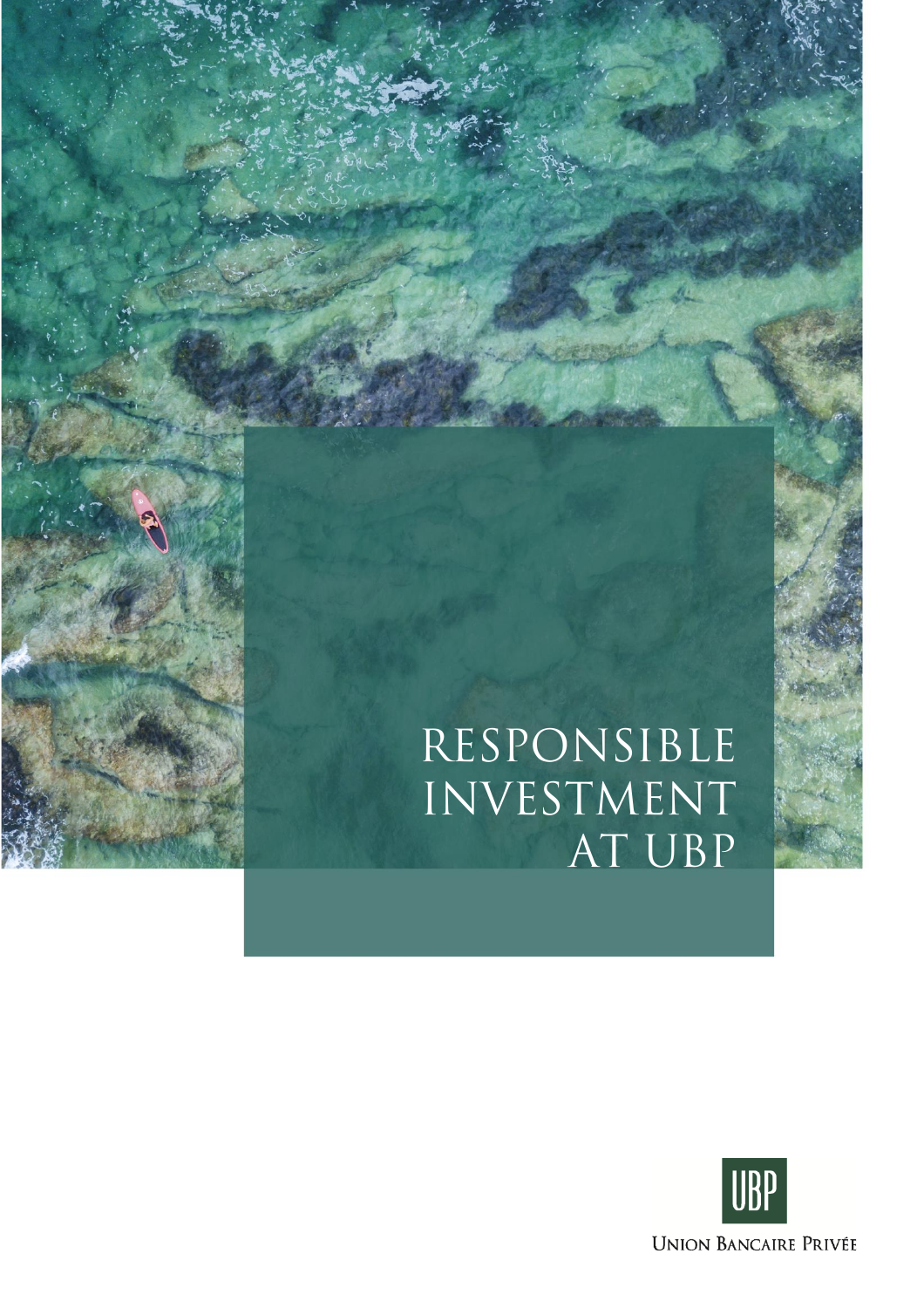# **Contents**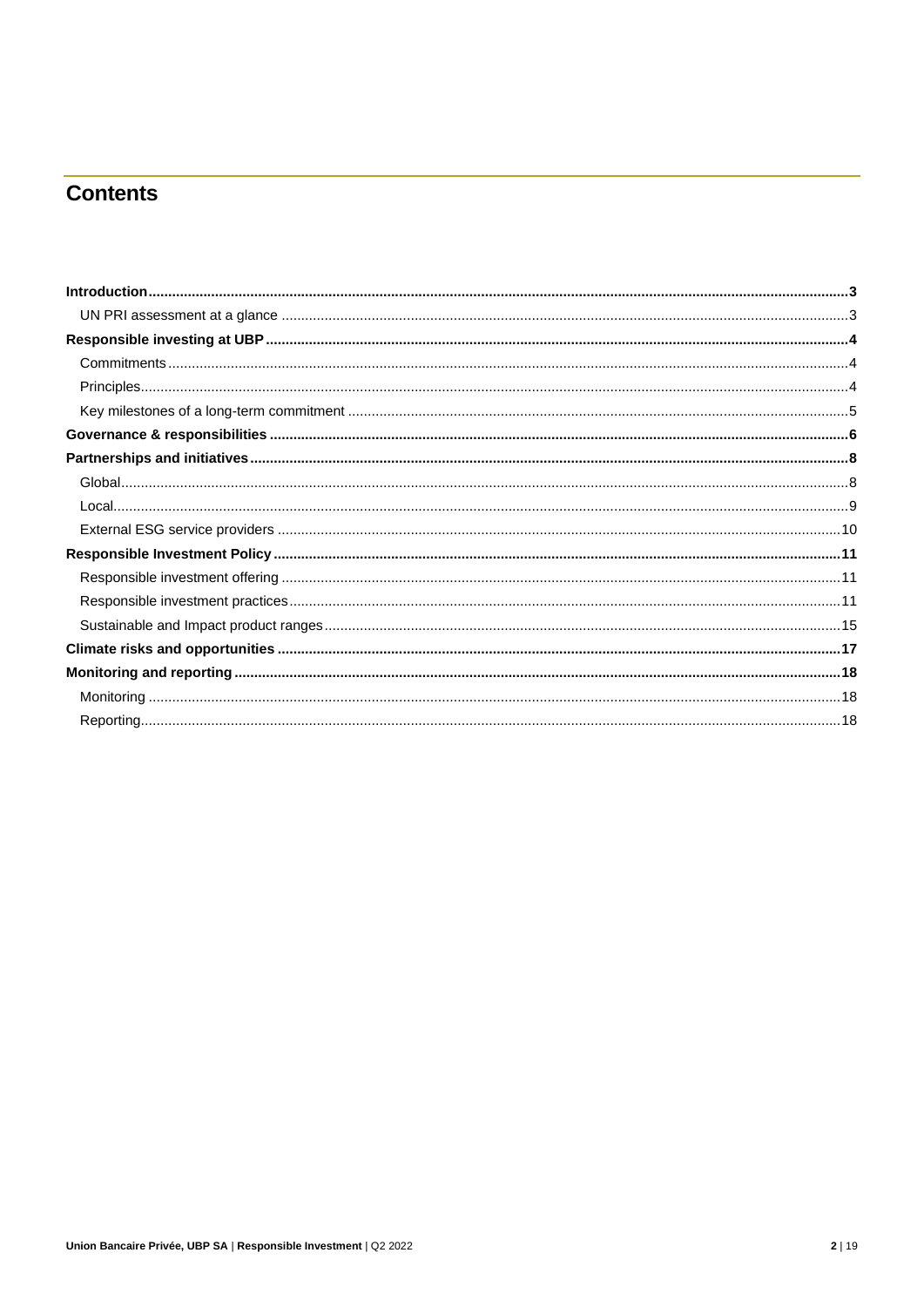# <span id="page-2-0"></span>**Introduction**

Union Bancaire Privée, UBP SA ("UBP")'s commitment to sustainable wealth management for our clients led us to become a signatory of the United Nations Principles for Responsible Investment (UN PRI) in March 2012. Since then, the world of responsible investment has evolved substantially, as has our approach.

As part of our continued pledge to upholding the Principles of the UN PRI, we both expanded and enhanced our Responsible Investment (RI) Policy to provide a robust foundation across our funds, financial products and discretionary mandates.

The financial rationale is clear – that a comprehensive approach to environmental, social and governance (ESG) considerations can support both risk management and alpha-generation. However, we are also firmly of the view that finance has a key role to play in creating a sustainable economy and should consider the impact of its investments on the environment and the society.

This document is designed to introduce the reader to responsible investing at UBP, and includes an overview of our journey, offering, commitments and the practices we have put in place.

## <span id="page-2-1"></span>**UN PRI assessment at a glance**

On becoming a signatory to the UN PRI in March 2012, UBP committed to implementing its principles, the sixth being to annually report on our activities and progress. This annual reporting, along with guidance given by the UN PRI, has provided a framework and timeline for us to progressively develop our responsible investing capabilities, and it is encouraging to see UBP building upon its assessment scores year on year.

Below is our Summary Scorecard from the UBP UN PRI Assessment Report 2020 showing that we performed in line with or above our peers in all but one module assessed, and achieved the highest rating of A+ in the Strategy & Governance class. The Assessment Report is publicly available on th[e UN PRI website.](https://www.unpri.org/signatories/reporting-and-assessment/public-signatory-reports)

Please note that following the roll-out of the new reporting framework, the UN PRI has delayed publication of the 2021 Assessment Report until June 2022.

| <b>AUM</b>                                   | <b>Module Name</b>                         | Your<br><b>Score</b> | <b>Median</b><br>Your<br><b>Score</b><br><b>Score</b> |  |  |
|----------------------------------------------|--------------------------------------------|----------------------|-------------------------------------------------------|--|--|
|                                              | 01.Strategy & Governance                   | $A+$                 |                                                       |  |  |
| Indirect - Manager Sel., App. & Mon          |                                            |                      |                                                       |  |  |
| $ $ <10%                                     | 02. Listed Equity                          | $\overline{A}$       |                                                       |  |  |
| 10-50%                                       | 06. Fixed Income - Securitised             | B                    |                                                       |  |  |
| <b>Direct &amp; Active Ownership Modules</b> |                                            |                      |                                                       |  |  |
| 10-50%                                       | 10. Listed Equity - Incorporation          | $A+$                 |                                                       |  |  |
| 10-50%                                       | 11. Listed Equity - Active Ownership       | $\mathsf{A}$         |                                                       |  |  |
| $ $ <10%                                     | 12. Fixed Income - SSA                     | B                    | R                                                     |  |  |
| 10-50%                                       | 13. Fixed Income - Corporate Financial     | A                    |                                                       |  |  |
| 10-50%                                       | 14. Fixed Income - Corporate Non-Financial | $\mathsf{A}$         |                                                       |  |  |

#### **Summary Scorecard**

Source: UN PRI Assessment Report 2020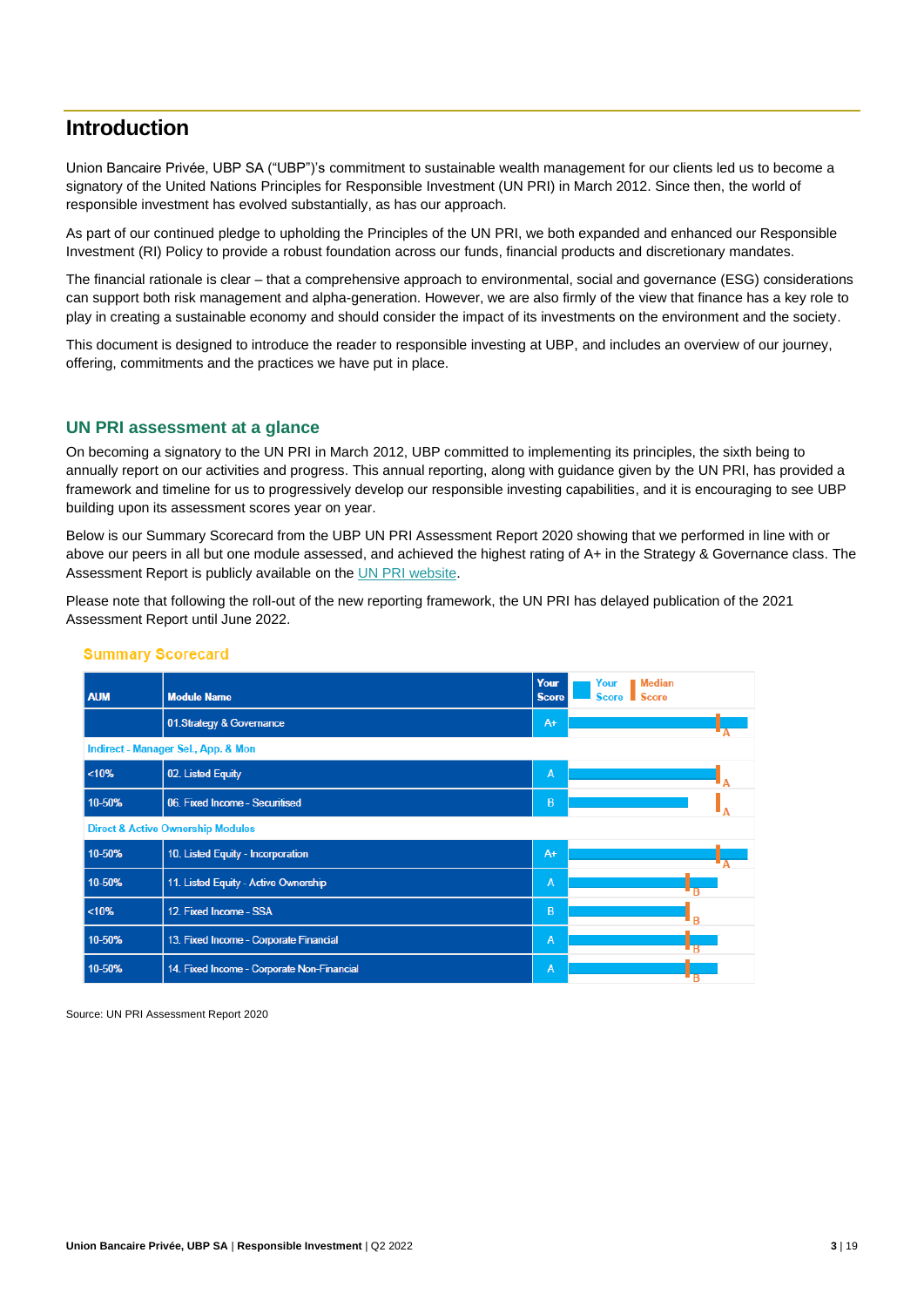# <span id="page-3-0"></span>**Responsible investing at UBP**

## <span id="page-3-1"></span>**Commitments**

UBP is committed to responsible investing through the promotion of good governance principles and the integration of environmental and social considerations into our investment approach. We encourage all our investment professionals to actively integrate ESG factors into their investment processes and develop sustainable products. In addition, conscious of the crucial role finance has to play in the achievement of the 2015 Paris Agreement on Climate Change and the United Nations 2030 Agenda for Sustainable Development, and determined to seize the associated opportunities, UBP is committed to deliver sustainable outcomes through its investments.

Our credence to responsible investment stems from our fiduciary duty to offer long-term, sustainable performance to our clients and is encapsulated in the following public statement<sup>1</sup>:

*As a financial intermediary and a member of the economic and social fabric, we are determined to channel capital towards responsible investment solutions that offer real potential to generate financial returns, while adhering to sustainable business practices and working to quantify and improve our social and environmental footprint.*

This commitment was manifested by UBP becoming a signatory to the UN PRI in March 2012 and the subsequent launch of our first sustainable strategy, a European convertible bond fund. Following a period of research, development and implementation, we published our first RI Policy in 2014, and enhanced it in practices and in scope in 2018.

We consider RI and Corporate Social Responsibility (CSR) to be two aspects of the same commitment to creating a sustainable world, and, as such, UBP furthered its commitment to sustainability by becoming a member of the UN Global Compact in 2020.

UBP is also committed to participating in the fight against climate change and to contributing to the Paris Agreement's objective to keep global warming well below 2°C above pre-industrial levels. With this in mind, UBP is integrating the recommendations made by the Task Force on Climate-Related Financial Disclosures (TCFD). Furthermore, UBP Asset Management (Europe) S.A. has signed the Net Zero Asset Managers initiative, an international group of asset managers committed to supporting the goal of net zero greenhouse gas emissions by 2050 or sooner.

UBP aims to both learn from and educate clients whenever possible and is committed to sharing knowledge with peers in the industry. In an effort to achieve this, UBP has entered into a number of partnerships and initiatives (see "Partnerships and initiatives" below).

# <span id="page-3-2"></span>**Principles**

Responsible investing is an approach that aims to incorporate ESG factors into investment decisions so as to better manage risk and generate sustainable, long-term returns.<sup>2</sup> UBP believes that investable companies with an appropriate management structure and the capability to manage and mitigate environmental and social risks, as well as to seize environmental and social opportunities, are ultimately more likely to deliver long-term performance. ESG analysis and considerations, including active ownership, are thus incorporated throughout our investment processes.

To substantiate our belief, we have committed to the UN's six Principles for Responsible Investment as follows:

- We will incorporate ESG issues into investment analysis and decision-making processes.
- We will be active owners and incorporate ESG issues into our ownership policies and practices.
- We will seek appropriate disclosure on ESG issues by the entities in which we invest.
- We will promote acceptance and implementation of the Principles within the investment industry.
- We will work together to enhance our effectiveness in implementing the Principles.
- We will report on our activities and progress towards implementing the Principles.

We also recognise that applying these Principles may better align investors with the broader objectives of society.

<sup>1</sup> Source: UBP, Sustainability Report 2020

<sup>&</sup>lt;sup>2</sup> For further information please refer to<https://www.unpri.org/about/what-is-responsible-investment>

**Union Bancaire Privée, UBP SA** | **Responsible Investment** | Q2 2022 **4** | 19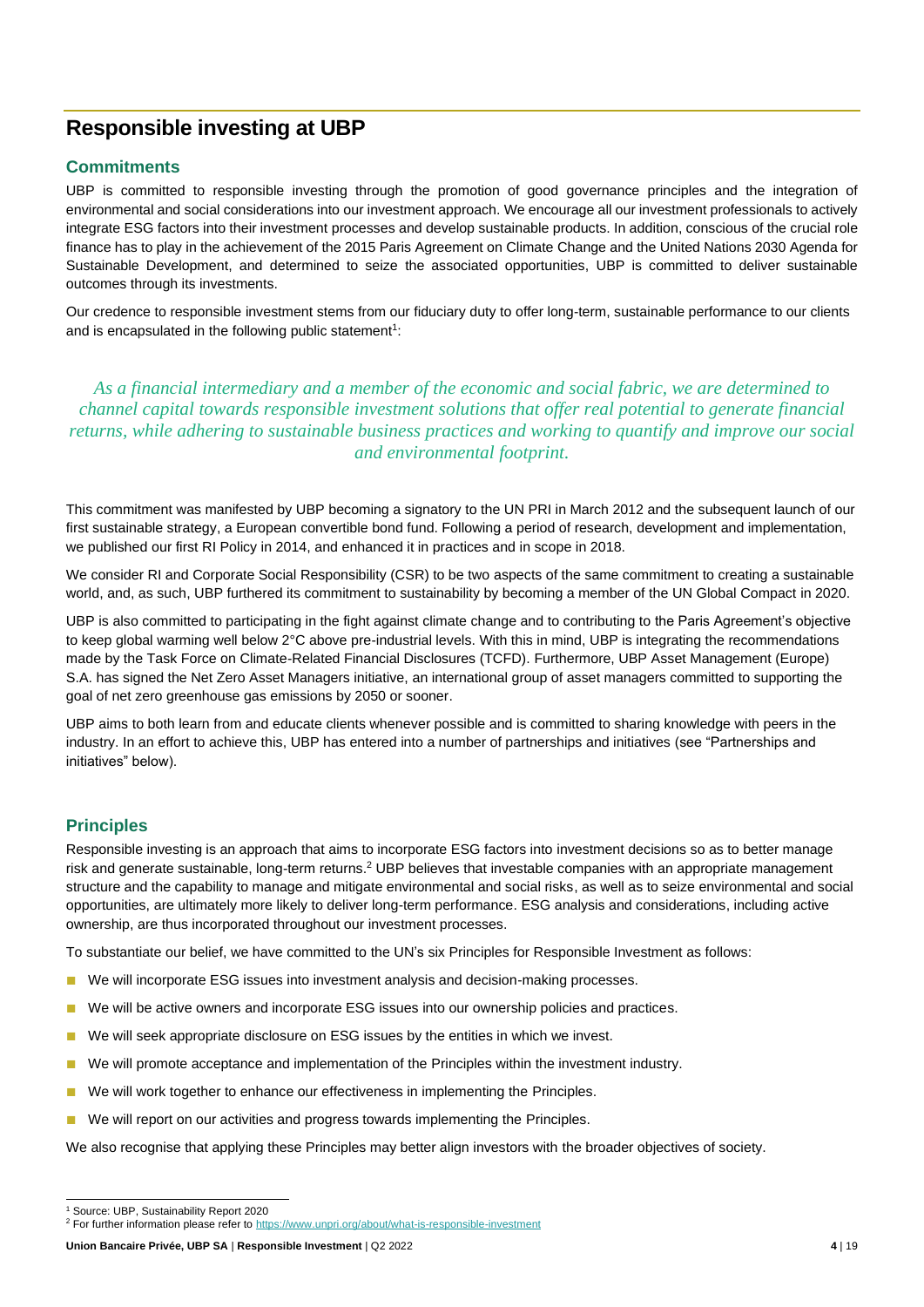Furthermore, recognizing the concept of double-materiality, EU-based UBP entities<sup>3</sup> consider and manage the principal adverse impacts (PAIs) on the environment and society that may result from their investment decisions. To do so, we rely primarily on this policy, which outlines the key principles applicable to all our funds as well as mandates, subject to end investor's approval.

# <span id="page-4-0"></span>**Key milestones of a long-term commitment**



<sup>3</sup> Entities within the scope of the EU regulation 2019/2088: "UBP Asset Management (Europe) S.A.", "UBP Asset Management (France)" and "Union Bancaire Privée (Europe) S.A. Luxembourg".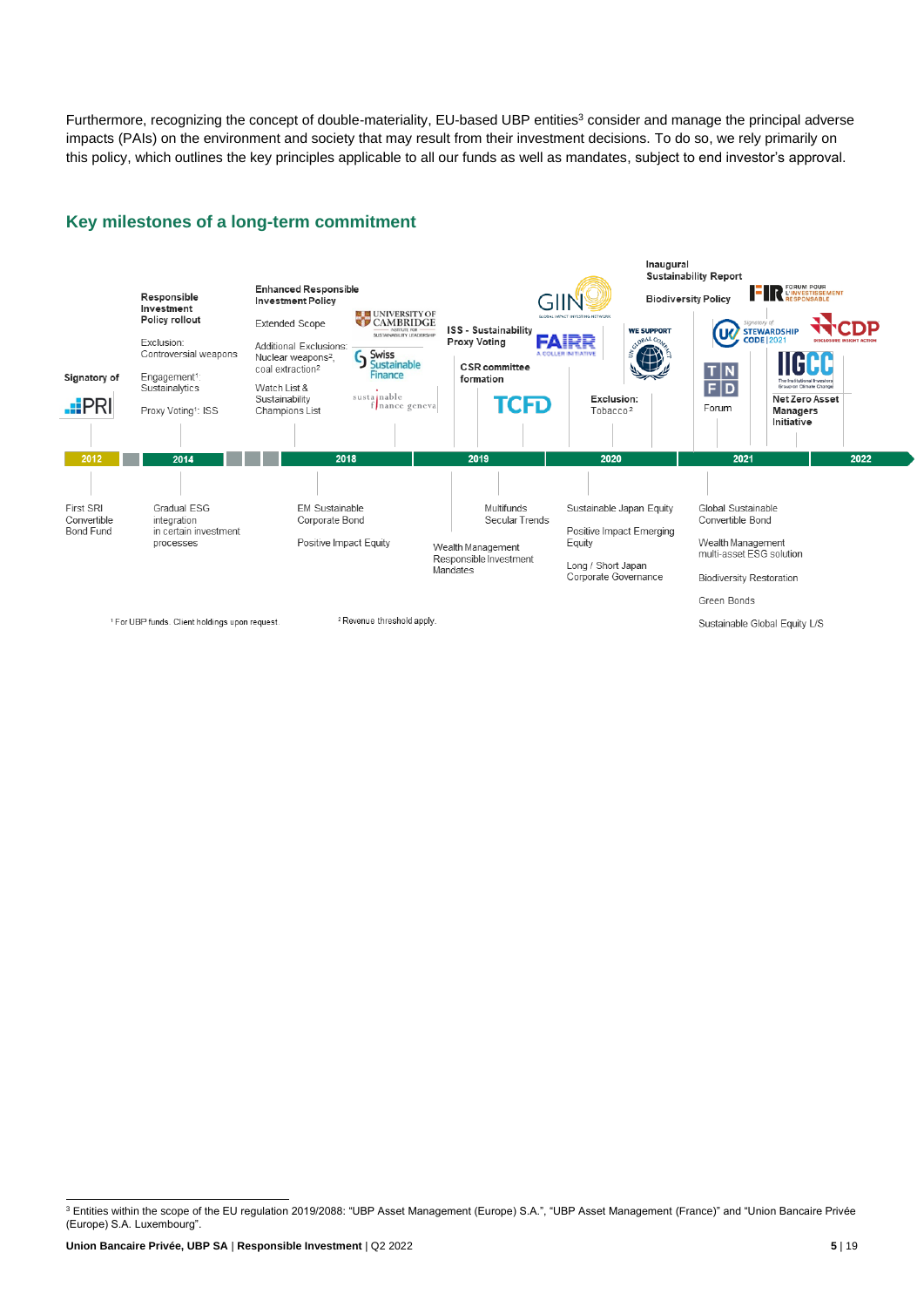# <span id="page-5-0"></span>**Governance & responsibilities**

UBP's RI Policy clearly defines the responsibilities associated with its implementation and empowers its governance.

#### **UBP's Board of Directors**

UBP's Board of Directors monitors sustainability- and climate-related risks via the Risk Committee.

#### **UBP's Executive Committee (ExCo)**

UBP's Executive Committee is charged with designing and driving our RI Policy and CSR practices. To that end, the ExCo has defined a series of sustainability KPIs, including significantly increasing assets in sustainable strategies and reducing our carbon footprint.

Implementation of our sustainability approach is carried out by two committees which report to the ExCo: the Responsible Investing Committee (RICO) and the Corporate and Social Responsibility Committee (CSRCO), while a third, the Sustainable Finance Regulation Committee (SFRC), coordinates the implementation of sustainable finance regulation across business lines.

To ensure ongoing oversight, the RICO, CSRCO and SFRC report every two weeks to four members of the ExCo (the "Steering Committee"), who are able either to decide for the Group directly or to bring specific issues to the full ExCo when needed (e.g. budget allocation). This ensures smooth and rapid decision-making in the coordination of our RI and CSR policies, as well as continuous progress in cross-functional projects linked to the implementation of new sustainable finance regulations.

#### **Responsible Investing Committee (RICO)**

The Executive Committee is supported in its work by the Responsible Investing Committee (RICO).

The RICO is chaired by the Heads of Responsible Investment for Asset Management and Wealth Management. The RICO is composed of global representatives from UBP's investment teams, institutional sales and Wealth Management's dedicated investment services. It reports directly to the ExCo.

The RICO's responsibilities include:

- Designing responsible investment principles and policies
- Making proposals to the ExCo on strategic development
- Defining and maintaining minimum ESG standards, including through the Exclusion List, Watch List and the Sustainability Champions List
- Supporting investment and sales teams on all matters linked to responsible investment, such as designing investment processes and meeting client requirements
- Driving the implementation of UBP's climate and biodiversity strategies in portfolios' investments
- Filtering new developments in ESG and disseminating these to investment teams
- Coordinating engagement activities
- Supporting the development of new sustainable products

The two co-Heads of Responsible Investment are supported by dedicated responsible investment teams. These teams help their division with ESG integration and the promotion of sustainable investment strategies and work closely together to support the RICO in its cross-divisional activities

The RICO convenes at least three times a year, or more frequently as required.

#### **Sustainable Finance Regulation Committee (SFRC)**

The SFRC coordinates the regulation implementation actions between business lines, RICO, Corporate Social Responsibility Committee (CSRCO) and UBP entities.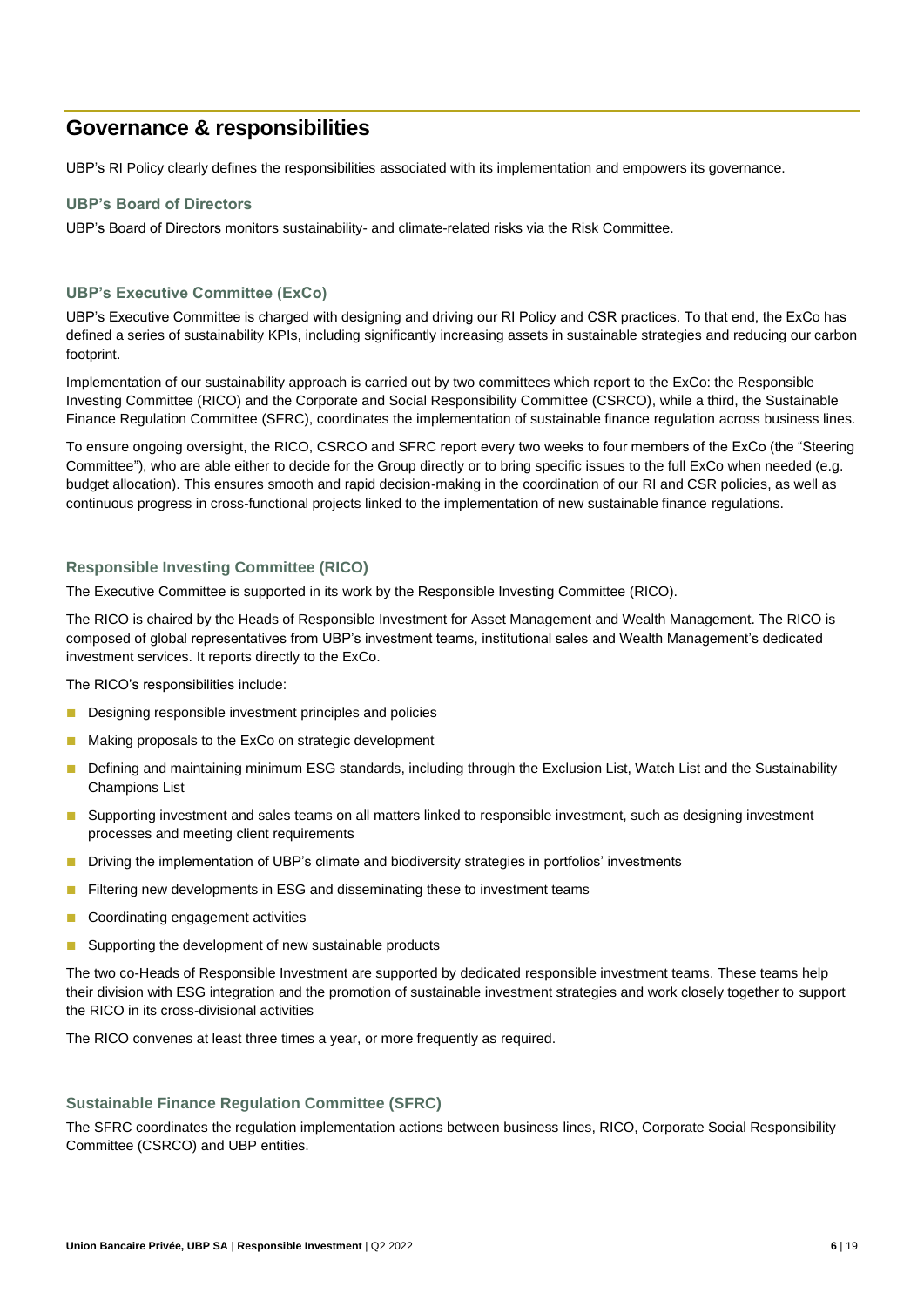#### **Investment teams**

UBP's investment teams are responsible for the day-to-day implementation of the RI Policy, as well as for the integration of ESG and sustainability considerations into their investment processes. Each team develops its own approach, which best fits its asset class and strategy objectives, ranging from research to portfolio construction and direct engagement, while applying the minimum ESG standards as defined by the RICO. Each investment team has at least one member with a focus on ESG / Sustainability, and some of our investment teams only manage sustainable products.

In particular, with regards to listed companies in the European Union (EU), the European Economic Area (EEA) and the UK, and in light of the EU Shareholder Rights Directive II (SRD2), equity investment teams from our Asset Management division consider issuers' ESG credentials as an integral part of their decision and voting processes, alongside more traditional financial metrics, and engage where necessary with investee companies.

#### **Sustainability Risk Management**

A Risk Committee is responsible for managing sustainability risks at both Group and business unit levels. It performs the oversight of all risks by reviewing and analysing the Bank's risk profile, including sustainability risks, on a monthly basis.

The Group Risk Management department monitors and analyses specific sustainability KRIs across the Group in line with UBP's sustainability risk framework. Its implementation started with the Bank's Asset Management division and has now been extended to all of our activities.

The framework includes an ongoing review of sustainability risk exposures and an analysis of potential breaches. If these cannot be resolved, they are submitted to the ExCo. In addition to this, monthly consolidated ESG reports are prepared and submitted to the ExCo.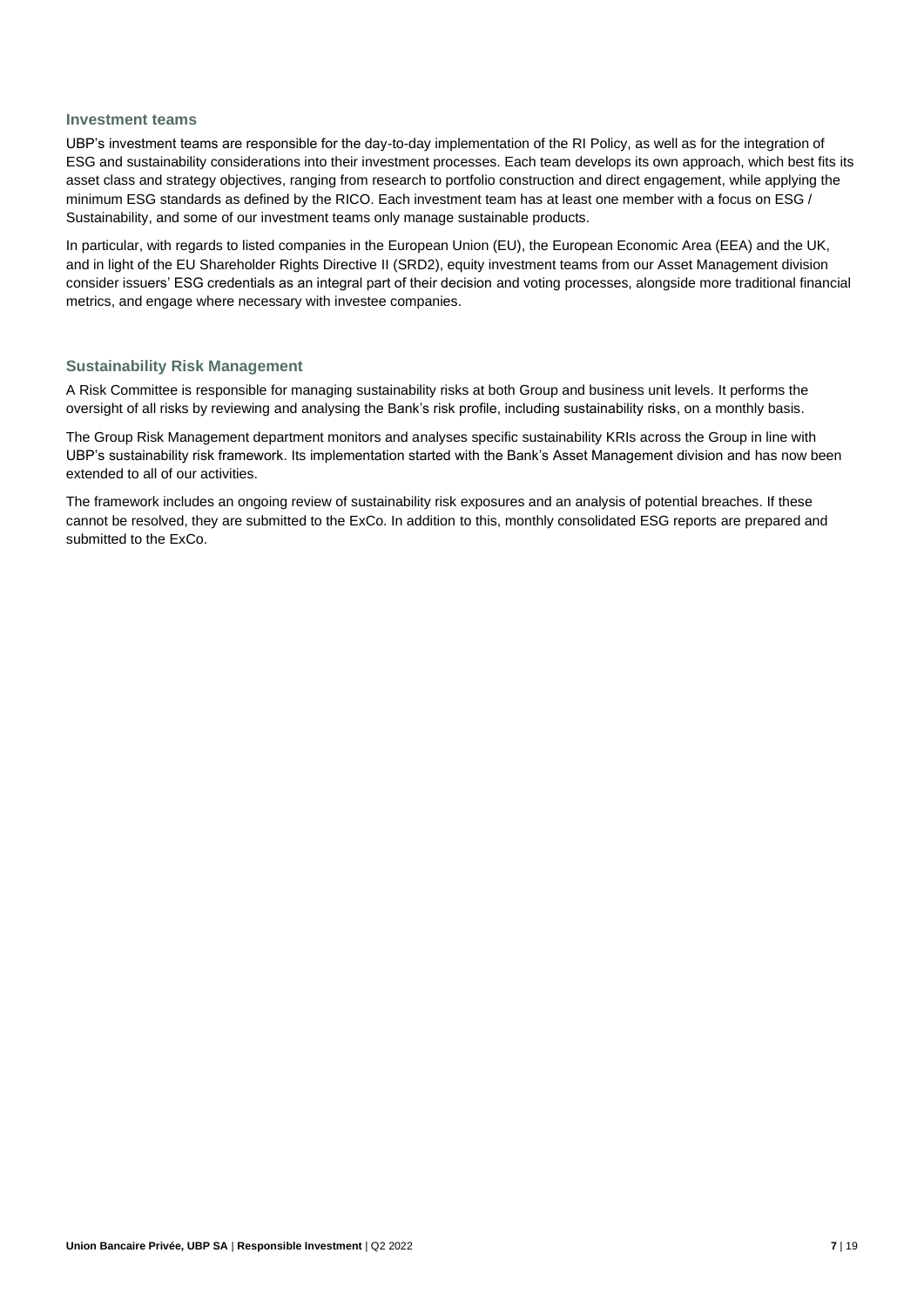# <span id="page-7-0"></span>**Partnerships and initiatives**

In order to tackle the world's biggest challenges, governments, investors, the corporate world and the financial sector must work together. Accordingly, UBP has partnered with, is a signatory to, or supports, an array of global and local initiatives, associations and academia.

# <span id="page-7-1"></span>**Global**

## **United Nations Principles for Responsible Investment (UN PRI)**

UBP has been a signatory to the UN PRI since March 2012. The UN PRI is a United Nations-supported international network of investors working together to implement its six aspirational principles. Its goal is to understand the implications of sustainability for investors and assist signatories in incorporating these issues into their investment decision-making and ownership practices. In implementing these principles, signatories contribute to the development of a more sustainable global financial system.

#### <https://www.unpri.org/>

#### **United Nations Global Compact (UN GC)**

In September 2020, UBP joined the UN GC, the world's largest corporate sustainability initiative whose mission is to have companies do business responsibly by aligning their strategies and operations wit[h ten principles](https://www.unglobalcompact.org/what-is-gc/mission/principles) relating to human rights, labour, the environment and anti-corruption. It also encourages them to take strategic actions to advance [broader societal goals,](https://www.unglobalcompact.org/what-is-gc/our-work/sustainable-development) such as the [UN Sustainable Development Goals,](https://www.unglobalcompact.org/what-is-gc/our-work/sustainable-development/sdgs) with an emphasis on collaboration and innovation.

UBP's Letter of Commitment is available at [https://www.unglobalcompact.org/what-is-gc/participants/141307.](https://www.unglobalcompact.org/what-is-gc/participants/141307)

<https://www.unglobalcompact.org/>

#### **Task Force on Climate-Related Financial Disclosures (TCFD)**

In 2020, UBP showed its determination to address major climate issues by taking the Paris Agreement Capital Transition Assessment (PACTA) 2020 climate sustainability test and by supporting the Task Force on Climate-related Financial Disclosures (TCFD). The initiative aims to develop voluntary, consistent climate-related financial risk disclosures for use by companies in providing information to investors, lenders, insurers, and other stakeholders.

#### <https://www.fsb-tcfd.org/about/>

#### **Taskforce on Nature-related Financial Disclosures (TNFD) Forum**

The TNFD's mission is to develop and deliver a risk management and disclosure framework for organisations to report and act on evolving nature-related risks. The aim is to support a shift in global financial flows away from nature-negative outcomes and toward nature-positive outcomes. Willing to do its share, UBP became a member of the TNFD Forum in September 2021 to contribute to the TNFD's work and mission.

#### <https://tnfd.global/>

#### **CDP**

In an effort to drive greater transparency on environmental risks and opportunities, UBP became a CDP investor signatory in January 2022. CDP is a not-for-profit charity that runs the global disclosure system for investors, companies, cities, states and regions to manage their environmental impacts. Every year, investors working with CDP jointly ask thousands of companies to respond to their questionnaires on climate change, deforestation and water security. In 2021, over 13,000 companies (64% of global market capitalisation) disclosed data.

#### <https://www.cdp.net/>

#### **Institutional Investors Group on Climate Change (IIGCC)**

UBP Asset Management (Europe) S.A. joined the IIGCC in December 2021. The IIGCC is the European membership body for investor collaboration on climate change and the voice of investors taking action for a prosperous, low carbon future. IIGCC has more than 370 members, mainly pension funds and asset managers, across 22 countries, with over EUR 50 trillion in assets under management.

<https://www.iigcc.org/>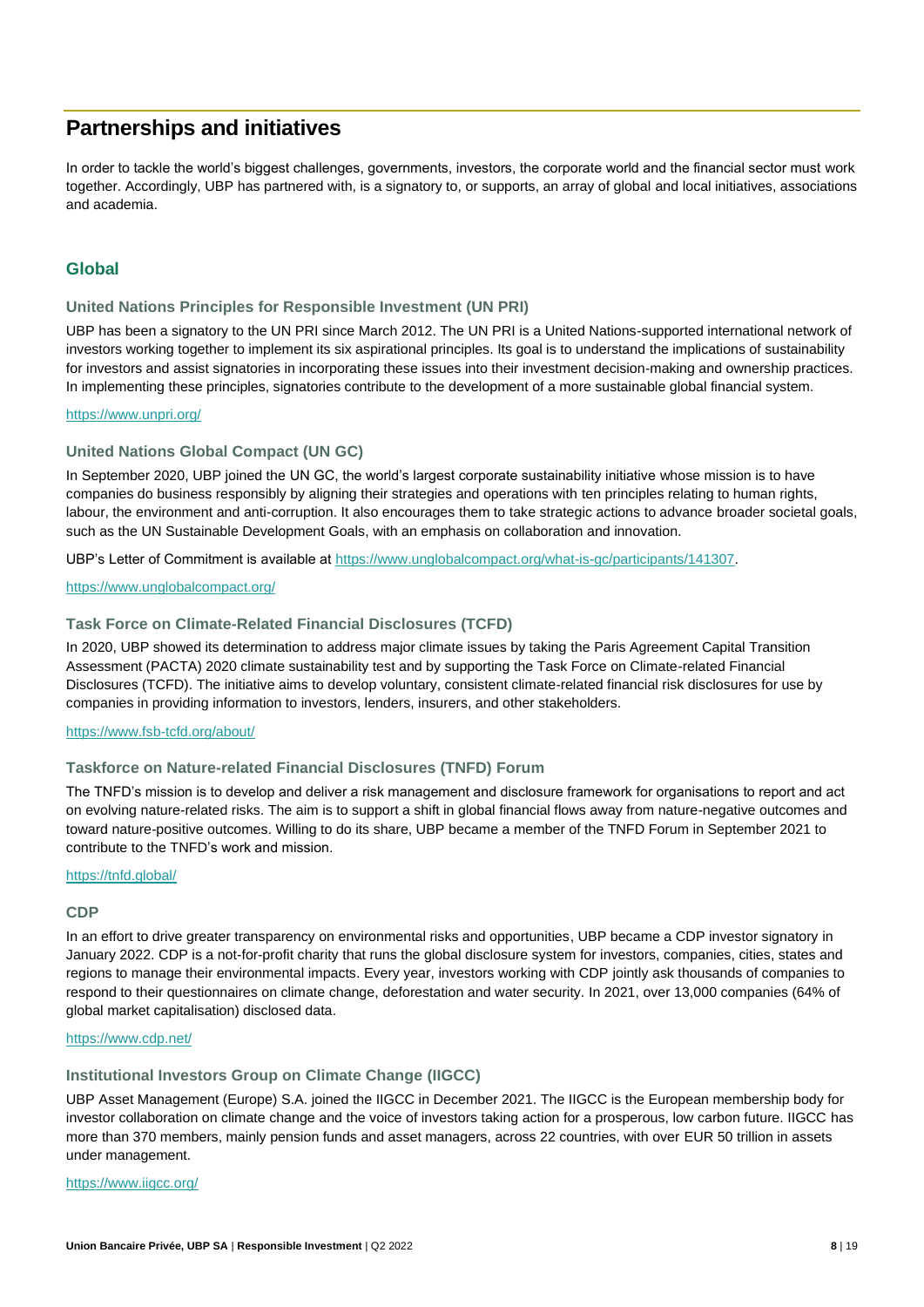#### **Net Zero Asset Managers Initiative (NZAM)**

In December 2021, UBP Asset Management (Europe) S.A. joined the Net Zero Asset Managers initiative, an international group of asset managers committed to supporting the goal of net zero greenhouse gas emissions by 2050 or sooner, in line with global efforts to limit warming to 1.5°C, and to supporting investing aligned with net zero emissions by 2050 or sooner. The initiative has more than 200 signatories, representing around USD 57 trillion in assets under management.

<https://www.netzeroassetmanagers.org/>

#### **Cambridge Institute for Sustainability Leadership's Investment Leaders Group**

Since February 2018, UBP has collaborated with the Cambridge Institute for Sustainability Leadership (CISL) as a partner in the exclusive Investment Leaders Group (ILG). The ILG is a global network of pension funds, insurers and asset managers with over USD 12 trillion under management and advice. It is committed to advancing the practice of responsible investment. It is a voluntary initiative, driven by its members, facilitated by the CISL, and supported by academics at the University of Cambridge.

The ILG's vision is an investment chain in which economic, social and environmental sustainability are delivered as an outcome of the investment process as investors generate robust, long-term returns.

<https://www.cisl.cam.ac.uk/business-action/sustainable-finance/investment-leaders-group>

#### **Global Impact Investing Network (GIIN)**

In June 2020, UBP became a member of the GIIN. By bringing together impact investors to facilitate knowledge exchange, highlighting innovative investment approaches, building the evidence base for the industry, and producing valuable tools and resources, the GIIN seeks to accelerate the industry's development through focused leadership and collective action. The development of impact investing in the listed equity segment is relatively new, and UBP's membership in GIIN represents a major step forward in building crucial collaborations with other experts.

#### <https://thegiin.org/>

#### **Farm Animal Investment Risk & Return (FAIRR)**

In February 2020, UBP became a network member of FAIRR initiative. FAIRR's mission is to build a global network of investors who are focused on and engaged with the risks linked to intensive animal production within the broader food system. It helps investors to exercise their influence as responsible stewards of capital to engage and safeguard the long-term value of their investment portfolios. FAIRR helps investors to identify and prioritise risk factors through cutting-edge research that investors can then integrate into their investment decision-making and active stewardship processes.

<https://www.fairr.org/>

# <span id="page-8-0"></span>**Local**

#### **Swiss Sustainable Finance (SSF)**

In October 2018, UBP became a member of Swiss Sustainable Finance (SSF). SSF's mission is to strengthen the position of Switzerland in the global marketplace for sustainable finance by informing, educating and catalysing growth. SSF is a member of Eurosif, which is the leading pan-European association promoting Sustainable Finance at European level.

#### <https://www.sustainablefinance.ch/en>

#### **Forum pour l'Investissement Responsable (FIR)**

In September 2021, UBP became a member of the French SIF, a multi-stakeholder platform whose purpose is to promote and develop responsible investment and best practice. It brings together a range of players, including investors, asset managers, consultants, NGOs, unions and academic experts. FIR is a member of Eurosif.

#### <https://www.frenchsif.org/isr-esg/>

#### **UK Stewardship Code**

In September 2021, UBP became a signatory of the UK Stewardship Code, a voluntary code that sets twelve stewardship principles for institutional investors who manage assets on behalf of UK clients or who invest in UK assets. The aim is to demonstrate how signatories have practiced stewardship over the year, including investment decision-making, monitoring assets and service providers, engaging with issuers and holding them to account on material issues, collaborating with others, and exercising voting rights and responsibilities.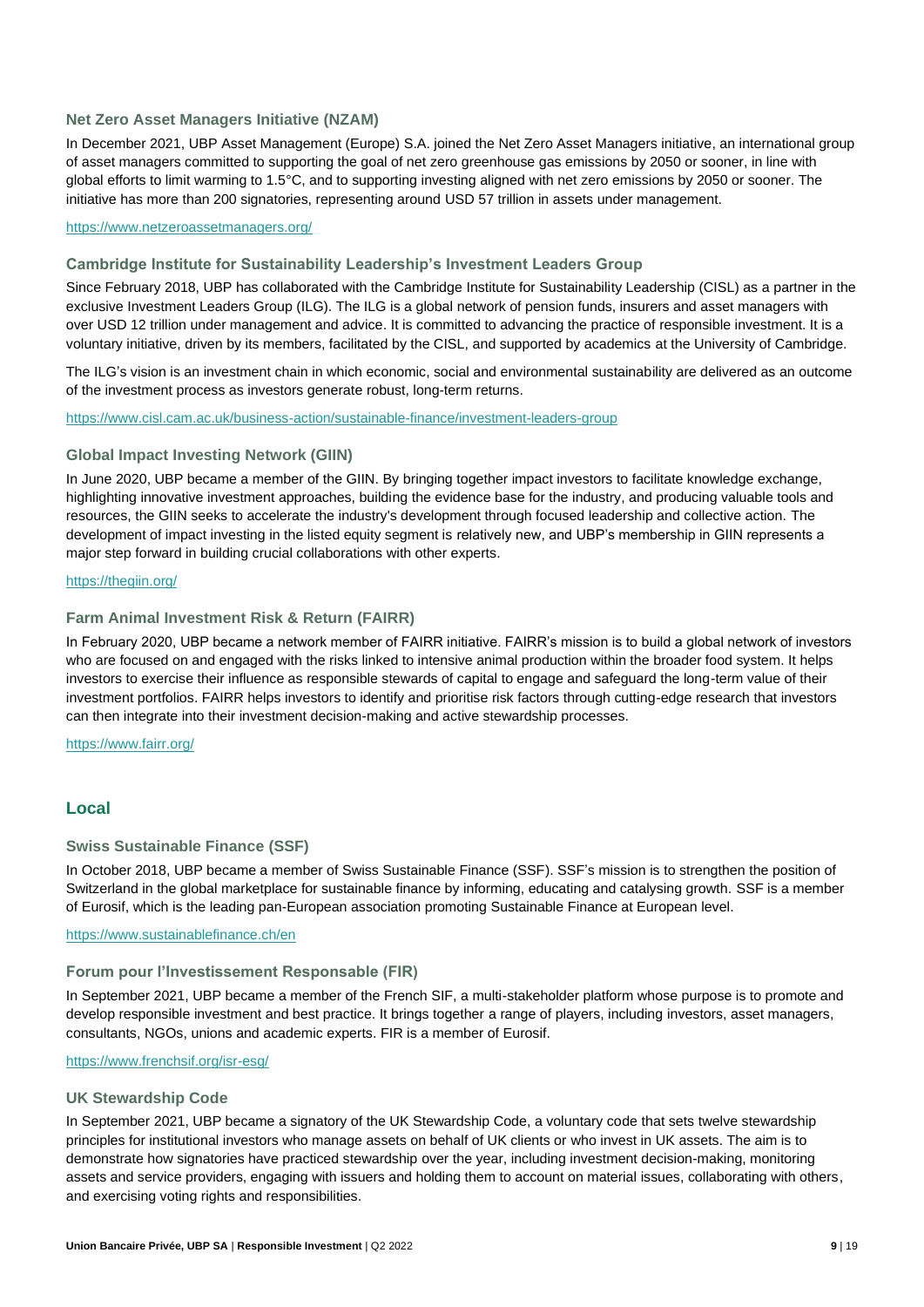#### <https://www.frc.org.uk/investors/uk-stewardship-code>

#### **Sustainable Finance Geneva (SFG)**

In April 2018, UBP became a member of Sustainable Finance Geneva (SFG), an association that is renowned as a key global platform in sustainable finance in French-speaking Switzerland. SFG enables all stakeholders to engage with each other and is committed to promoting Geneva as a financial centre. Sustainable Finance Geneva is a network partner of SSF.

#### <https://www.sfgeneva.org/>

#### **Dutch Climate Commitment of the Financial Sector (DUFAS)**

In 2021, UBP signed the Dutch Climate Commitment of the Financial Sector, an initiative designed to provide insights into the role of the financial sector in the field of climate change, the efforts of the sector to reduce its impact on climate change, and the evolution of the carbon impact of the sector.

#### <https://klimaatcommitment.nl/about/>

#### **The Big Exchange**

In June 2019, UBP became a founding member to The Big Exchange, a UK-based, mission-led, mobile-first financial services offering which aims to open investing and saving to everyone.

<https://bigexchange.com/>

## <span id="page-9-0"></span>**External ESG service providers**

UBP has recourse to leading global external ESG service providers, including but not limited to:

- **MSCI ESG Research LLC**: ESG data, SDG contribution, carbon emissions data and information on controversies and business involvement
- **Sustainalytics:** collaborative engagement, information on controversies, EU Taxonomy and Principal Adverse Impact (PAI) data
- **Institutional Shareholder Services (ISS)**: proxy voting and climate data
- **RepRisk AG**: controversial news and reputational risk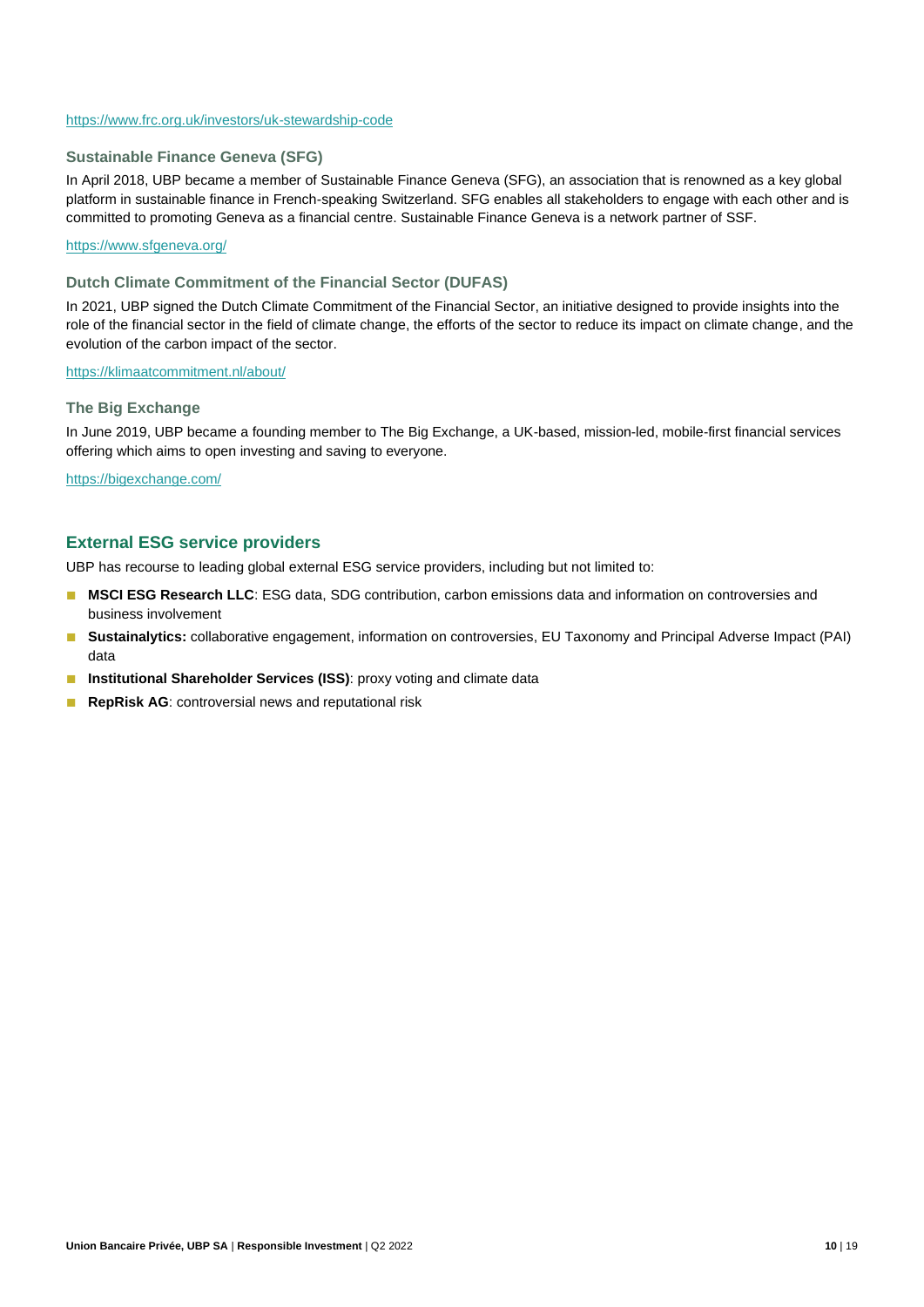# <span id="page-10-0"></span>**Responsible Investment Policy**

UBP's Responsible Investment Policy codifies the Bank's approach to responsible investment and sets out its practices, scope and offering.

## <span id="page-10-1"></span>**Responsible investment offering**

UBP endeavours to apply responsible investment principles across its product offering, both in its Asset Management and its Wealth Management divisions. This offering is embodied in four approaches that may include the following practices:



For illustration purposes only.

<sup>1</sup> Applies to all UBP's AUM, excluding cash, Wealth Management's execution-only services and investments in third-party funds.

<sup>2</sup> Not applicable to Wealth Management. Applicable to client holdings upon request.

3 Ibid.

UBP is committed to deepening ESG practices throughout our strategies and to directing inflows to sustainable investments that contribute to environmental and social objectives. As such, our product development process takes full account of ESG and sustainability factors. Moreover, for our funds domiciled in the EU and as regards the EU Sustainable Financial Disclosure Regulation (SFDR), UBP aims to increase the number of its funds that, "promote, among other characteristics, environmental or social characteristics or a combination of those characteristics" (also known as Article 8 funds) or that, "have sustainable investment as their objective" (also known as Article 9 funds).

## <span id="page-10-2"></span>**Responsible investment practices**

UBP's four approaches to responsible investing (Responsible Investment Policy Compliance, ESG Integration, Sustainability Focus and Impact) invoke the following practices which are integrated to varying degrees:

Encouraging the **incorporation of ESG research and analysis** throughout our investment processes.

- **Negative screening via:** 
	- our **Exclusion List**
	- our **Watch List**
- The **Sustainability Champions List** promotes companies that, either through their processes, end products or services, make a positive contribution to society and/or the environment.
- **Engagement** with a particular focus on companies deemed to be failing in ESG factors. By sharing with them the rationale behind our considerations, either directly or via our third-party engagement partners, UBP encourages these companies to address these considerations.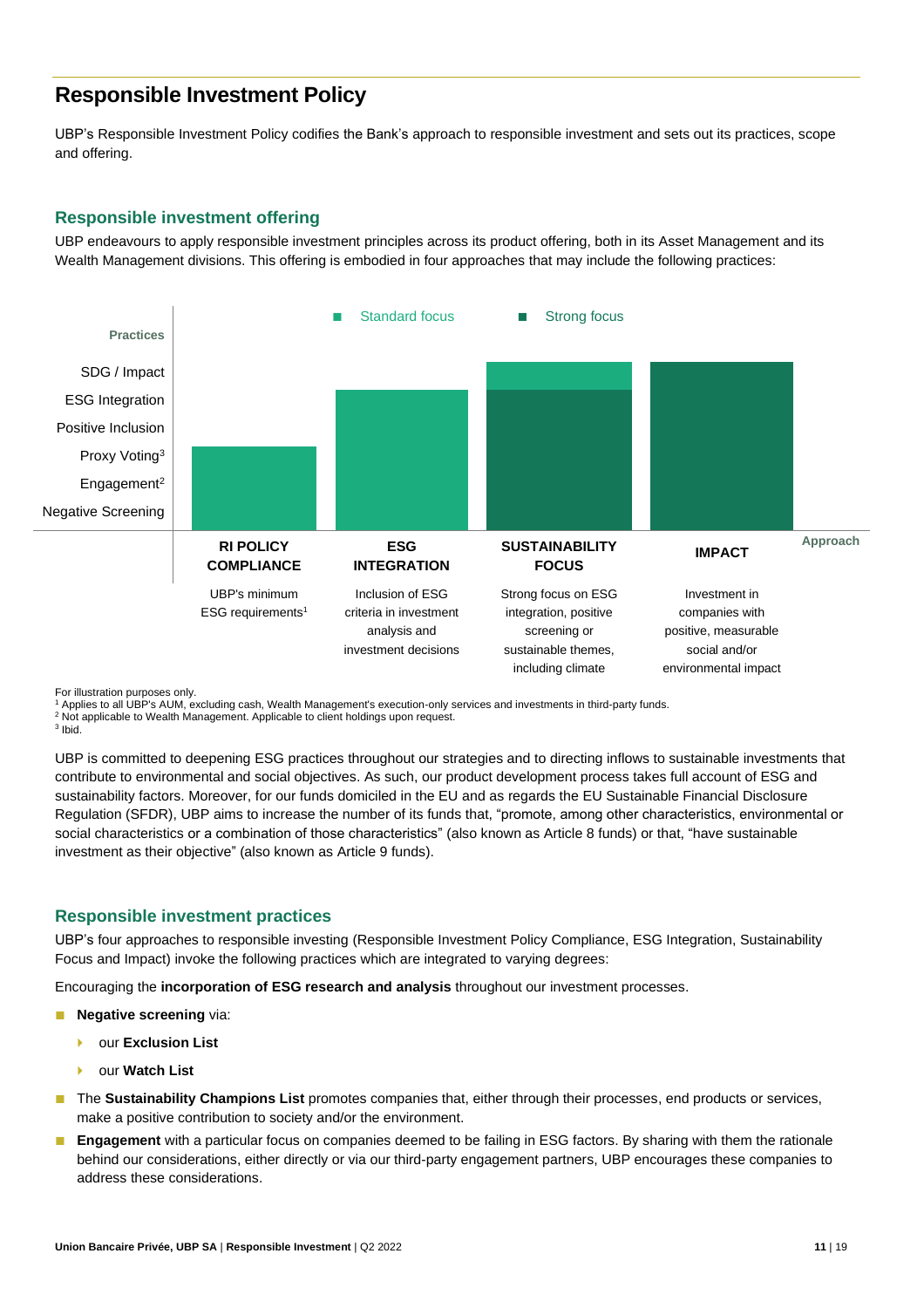■ To act in the best financial interests of our clients in the long term, UBP exercises the **voting rights** attached to investments whenever possible. UBP adopts a principle of voting to promote business practices that are mindful of environmental, social or corporate governance issues, in line with the UN PRI.

Stricter conditions and exclusions are applied to UBP's **Sustainable and Impact product ranges**.

#### **ESG research and analysis**

UBP's investment teams are encouraged to assess ESG issues, including climate (see "Climate risks and opportunities" below) and biodiversity ("UBP's Approach to Biodiversity" is available on ou[r Responsible Investment webpage](https://www.ubp.com/en/investment-expertise/responsible-investment) and is currently being rolled out across the Bank), as part of their research and security selection processes, in the sense that such issues could be detrimental to a company's, or indeed a sector's or a country's, growth prospects, or to the environment and society as a whole, or, on the contrary, that these companies may be seizing new business opportunities that are well positioned to help solve sustainability challenges.

Each of our Asset Management division's investment teams defines and applies its own ESG analysis and integration process as best adapted to their investment approach and assets under consideration. They rely on the information they collect from the companies or sovereign issuers they analyse (including due diligence reports, management meetings, annual and sustainability reports), as well as from brokers and ratings agencies supplemented by external ESG service providers.

For sustainable funds-of-funds and alternative strategies, detailed ESG due diligence is carried out on both the asset manager and the product. This includes the evaluation of resources and tools dedicated to sustainability, their approach to positive and negative screenings, the coherence of the investment strategy towards ESG and/or SDG targets, the actual commitment to engagement and proxy voting and how this is integrated within the investment process.

#### **Negative screening<sup>4</sup>**

#### **Exclusion List**

#### **Minimum exclusions**

In accordance with the Convention on the Prohibition of the Use, Stockpiling, Production and Transfer of Anti-Personnel Mines and on their Destruction (1997) and the Convention on Cluster Munitions (2008), UBP does not finance or support companies involved with such controversial weapons.

UBP is committed to participating in the fight against climate change and to contributing to the Paris Agreement's objective to keep global warming well below 2°C above pre-industrial levels.

According to the [World Health Organisation,](https://www.who.int/news-room/fact-sheets/detail/tobacco) the tobacco epidemic is one of the biggest public health threats the world has ever faced, killing more than 8 million people a year around the world. As a family-owned bank that puts sustainability and the needs of future generations at the heart of our development model, we believe that supporting the tobacco industry through our investments is simply not compatible with our objectives.

UBP therefore believes that some investments should be restricted and has defined an Exclusion List, applicable to all UBPbranded public funds and certificates, WM Discretionary Portfolio Management mandates, WM Advisory Services and Treasury, as well as to institutional and private client mandates in agreement with the client.

The Exclusion List is updated regularly using a third-party ESG database and is supplemented by any additional companies that appear on the Belgian or Dutch regulators' exclusion lists of controversial weapons or that have been flagged by UBP's investment teams.

This Exclusion List currently includes:

- Companies that develop, manufacture or sell controversial weapons, such as chemical and biological weapons, cluster munitions, landmines, incendiary weapons using white phosphorus, blinding laser weapons and depleted uranium weapons;
- Companies which generate 5% or more of their revenues from nuclear weapons;
- Companies which generate 20% or more of their revenues from thermal coal extraction;
- Companies which produce tobacco and companies deriving 10% or more of their revenues from tobacco.

<sup>4</sup> UBP relies on information and data collected from ESG third party data providers which may prove to be incorrect or incomplete. Although UBP applies a proven selection process of such third-party providers, its processes and proprietary ESG methodology may not necessarily capture appropriately the ESG risks. Indeed, data related to sustainability risks or PAI are today either not available or not yet systematically and fully disclosed by issuers, may be incomplete and may follow various methodologies.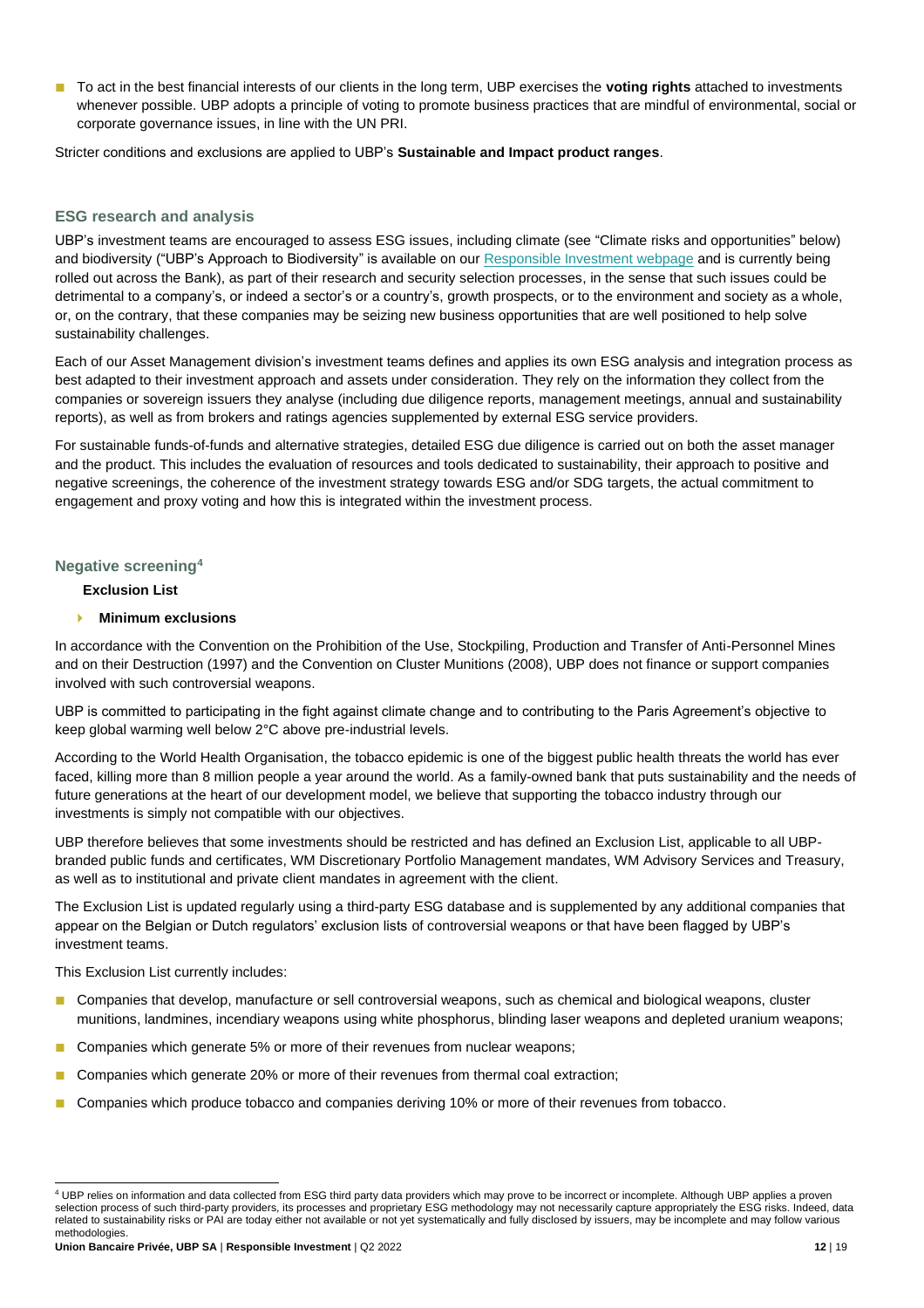Additionally, and in line with UBP's Group policy, securities under EU, HK, OFAC, Swiss, UK and UN sanctions are also excluded, as well as investments in FATF "high-risk countries", while any investment in FATF "jurisdictions under increased monitoring" are subject to due diligence and approval.

In order to ensure that the Exclusion List is adhered to, the List is encoded into the relevant UBP Asset Management portfolio management systems and communicated to the various UBP Wealth Management teams. A second line of defence can be found in the form of post-trade checks performed by UBP's internal Group Risk Management team and by the external Fund Administrators. Should a breach be detected, the investment team is notified and required to correct the situation.

The Exclusion List defines the base-level exposure that UBP is willing to have to certain sectors/activities considered controversial and/or harmful. For other potentially controversial sectors/activities, UBP relies on ESG analysis, engagement and active ownership to be effective at improving poor ESG practices

#### **Extended exclusions<sup>5</sup>**

UBP has also defined a set of stricter restrictions that apply to:

- Our funds that promote environmental and/or social characteristics (Art. 8 funds as per SFDR), and
- Our Sustainable and Impact funds (including Art. 9 funds as per SFDR).

Please note that additional exclusions or stricter thresholds may apply, in accordance with the investment policy of each financial product.

The table below summarizes these extended restrictions, and the minimum exclusions in terms of revenue thresholds applicable to all products described above:

| <b>Sectors</b>                            | <b>Minimum exclusions</b> | <b>Funds that promote E/S</b><br>charac. (Art. 8 SFDR) | <b>Sustainable &amp; Impact</b><br>funds (incl. Art. 9 SFDR) |
|-------------------------------------------|---------------------------|--------------------------------------------------------|--------------------------------------------------------------|
| Controversial weapons <sup>6</sup>        | 0%                        | $0\%$                                                  | $0\%$                                                        |
| <b>Nuclear weapons</b>                    | 5%                        | 0%                                                     | 0%                                                           |
| Other weapons <sup>7</sup>                |                           | 10%                                                    | 10%                                                          |
| <b>Tobacco production</b>                 | 0%                        | 0%                                                     | 0%                                                           |
| <b>Tobacco - Others</b>                   | 10%                       | 5%                                                     | 5%                                                           |
| <b>Coal extraction</b>                    | 20%                       | 20%                                                    | 10%                                                          |
| <b>Coal-powered utilities</b>             |                           | 20%                                                    | 10% DM / 20% EM                                              |
| Unconventional oil and gas <sup>8</sup>   |                           | 10%                                                    | 10%                                                          |
| Adult entertainment production            |                           | 0%                                                     | 0%                                                           |
| <b>Adult entertainment - Others</b>       |                           | 5%                                                     | 5%                                                           |
| <b>UN Global Compact breach</b>           | Watch list                | Excluded                                               | Excluded                                                     |
| <b>FATF High Risk Countries</b>           | Excluded                  | Excluded                                               | Excluded                                                     |
| <b>FATF Other Monitored Jurisdictions</b> | Due diligence             | Due diligence                                          | Due diligence                                                |

#### **Watch List**

UBP wants to be proactive when research suggests that companies have breached international norms, representing a potential threat to their long-term forecasts.

The Watch List includes those companies "red-flagged" by MSCI's ESG Research LLC as embroiled in controversies, such as not adhering to international norms and principles including the UN Global Compact (UNGC), the OECD Guidelines for Multinational Enterprises or International Labour Organization (ILO) conventions.

The Watch List is not an exclusion list. Investment teams have to justify the inclusion of these issuers in their portfolios as well as demonstrate, if possible, their engagement with the company in an effort to improve its ESG practices. However, as a minimum,

<sup>5</sup> Apply to individual holdings held in our funds.

<sup>&</sup>lt;sup>6</sup> See definition above.

<sup>7</sup> Other weapons include conventional weapons and support systems.

<sup>&</sup>lt;sup>8</sup> Unconventional oil and gas include oil sands, oil shale (kerogen-rich deposits), shale gas, shale oil, coal seam gas, coal bed methane as well as Arctic onshore/offshore.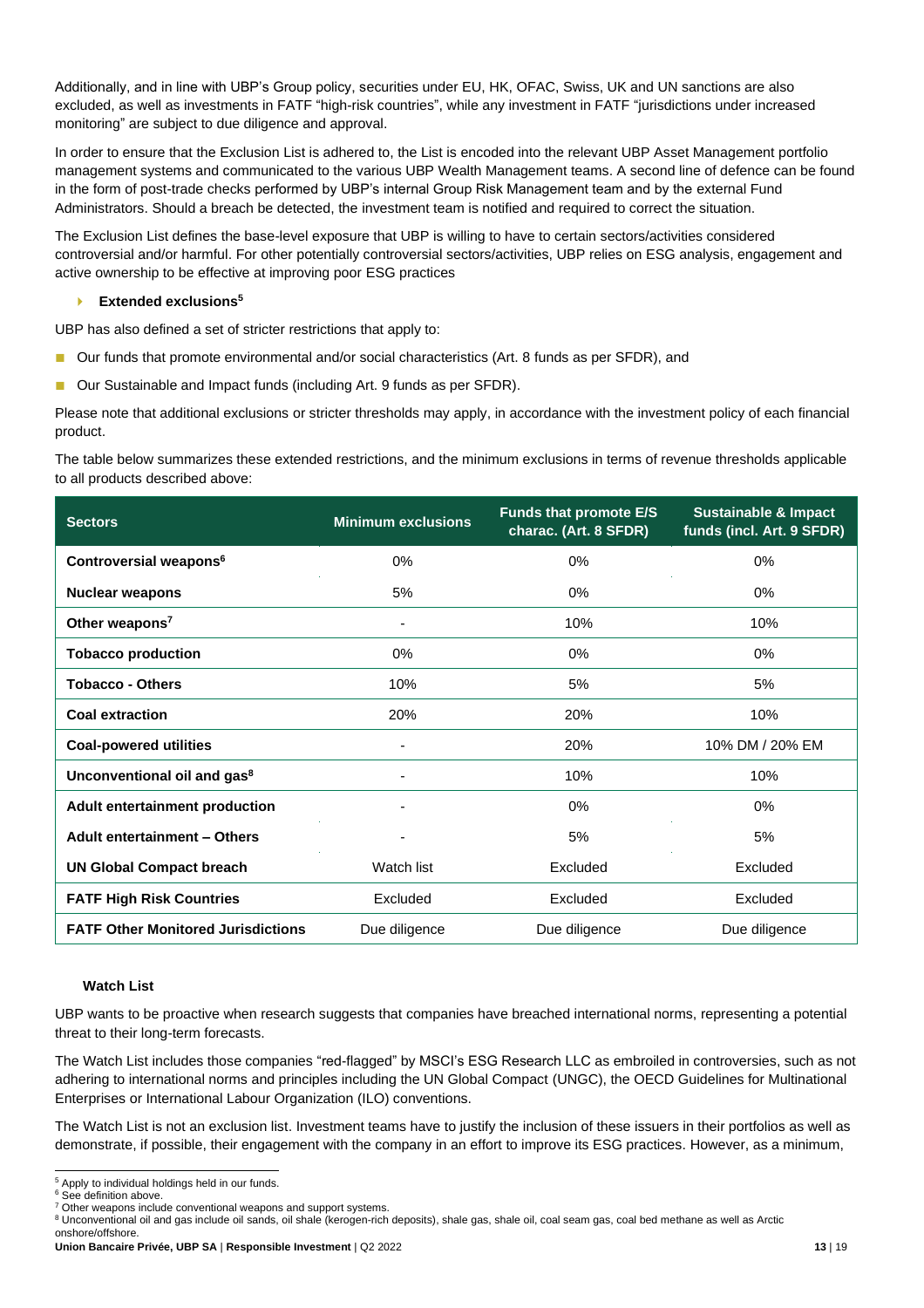issuers in breach of the UNGC are systematically excluded from our Art. 8 and 9 funds (including Sustainable and Impact funds), as per SFDR.

#### **Sustainability Champions List**

UBP's negative screening process is, in part, the recognition of the risks poor ESG practices can present to an investment case, both financially and in terms of reputation. We believe that it is of equal importance to recognise the investment opportunities that good ESG practices or sustainable products and services can offer. Consequently, we have established a Bank-wide Sustainability Champions List.

Each investment team is invited to include issuers which they feel demonstrate particularly strong ESG credentials or make a positive contribution to society and/or the environment either through their practices or end products. The UN's 17 Sustainable Development Goals<sup>9</sup> form the backdrop to this list, although it is the investment teams' bottom-up knowledge of their investment universe that is the ultimate determinant.

The resulting Sustainability Champions List is global and cuts across asset classes but does not make judgements on valuations, i.e. it does not constitute a direct investment recommendation. However, investment teams are encouraged, where appropriate, to consider this list when making their investment decisions.

#### **Engagement with companies**

Being an active investor, engagement is part of UBP's fundamental investment approach. UBP believes that combining forces with other investors when engaging with companies will increase its impact in influencing behaviour or increasing disclosure of such companies. Moreover, UBP sees engagement as a tool for a long-term active ownership process based on the assumption that changes in business drive positive changes in corporate value.

To maximise the influence of its engagement activities, UBP Asset Management division has teamed up with Sustainalytics, a leading global provider of ESG research which also offers global engagement services. This partnership is essential in facilitating the implementation of our RI Policy and in achieving durable change in the selected companies.

Upon identifying potential violation(s) by invested companies of the UN Global Compact or other international norms, Sustainalytics places the company under observation. It hen:

- Performs due diligence on company's current ESG practices
- Defines engagement objectives and decides on next steps
- Implements an engagement strategy with a clear process and defined timeline
- Updates UBP on performance and next steps in real time on a continuous basis

Sustainalytics normally arranges two conference calls per year with the engaged company – meetings are complemented or substituted by written correspondence and/or in-person meetings

Asset Management investment teams, as well as other UBP staff associated with Responsible Investment, have access to Sustainalytics' platform. There is an ongoing exchange between our investment professionals and Sustainalytics regarding specific questions about research provided by Sustainalytics and/or their methodology.

While most engagement programmes are carried out by Sustainalytics, UBP's investment teams are also encouraged to engage formally and informally, as well as collaboratively, on relevant matters with the management of companies in the course of their fundamental research.

Last, collaborative engagement can also be undertaken via the UN PRI platform, or other organisations like IIGCC and the CDP, at the initiative of the RICO or investment teams.

Our **Sustainalytics' engagement activity** is published annually by the end of the first quarter o[n our website.](https://www.ubp.com/en/investment-expertise/responsible-investment?csrt=6161852490746709414)

Additionally, UBP's Asset Management division reports annually on how its approach aligns itself with the **UK Stewardship Code**'s principles. Our latest report can be found [here.](https://www.ubp.com/en/investment-expertise/responsible-investment)

**Union Bancaire Privée, UBP SA** | **Responsible Investment** | Q2 2022 **14** | 19 9 <http://www.un.org/sustainabledevelopment/sustainable-development-goals/>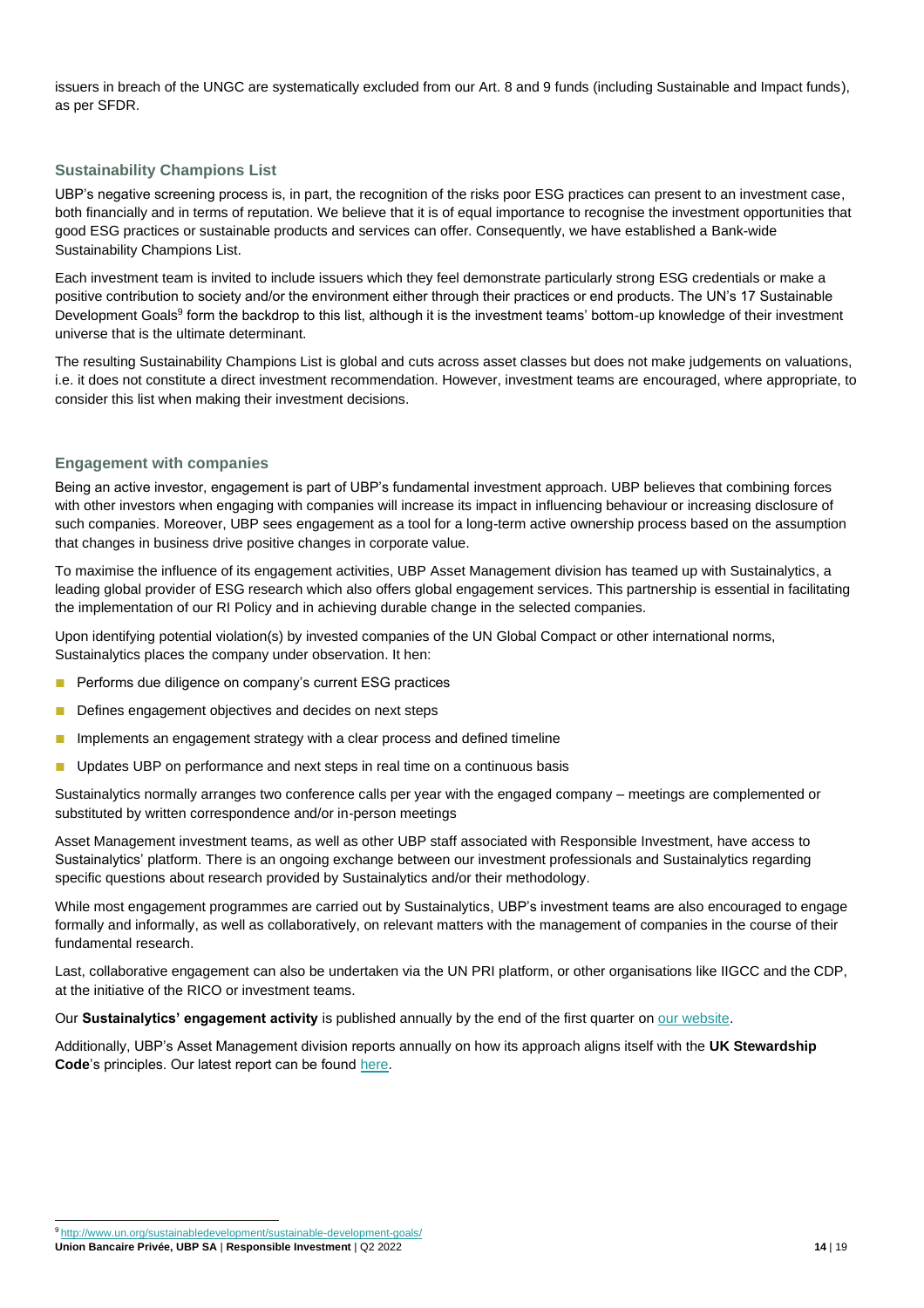## **Proxy voting**

UBP believes that voting rights enable investors to preserve long-term economic value through the promotion of corporate governance and sustainable best practice. Proxy voting is applicable across our equity funds<sup>10</sup> and  $-$  upon request from clients  $$ to dedicated Asset Management mandates. Our voting policy aims to achieve two primary objectives:

- To act in the best financial interests in order to enhance the long-term shareholder value, and
- To promote ESG best practice.

UBP has decided to exercise voting rights through an industry-leading third-party voting-service provider, ISS. ISS offers global coverage of the securities markets and provides us with accurate information about investee companies, including meeting agendas and all the research material needed to assess the items to be voted upon. It offers a central hub for managing all the votes and providing operational, record-keeping and reporting services.

In practice, UBP can instruct the provider to vote on behalf of the funds or clients (for mandates), as per the provider's recommendations. Our investment teams can consult the provider's recommendations and make their own decisions (involving a veto and a final decision right) under the supervision of the relevant management company for funds, or according to client requirements in the case of mandates.

As general principles, voting rights are exercised with a view to:

- Support and empower effective boards of directors that:
	- $\blacktriangleright$  Feature the skills and understanding to review and challenge management performance,
	- Are of adequate size,
	- **Demonstrate an appropriate degree of independence and commitment.**
- Support appropriate governance by management bodies (e.g. responsibility and accountability). Such governance must be clearly defined and made public to ensure transparency for all stakeholders.
- Favour remuneration policies that are commensurate with long-term shareholder value.
- Promote business practices mindful of ESG issues, in line with the UN PRI.

These guidelines focus on long-term economic value preservation through the promotion of corporate governance best practices. UBP has subscribed to our provider's Sustainability Policy<sup>11</sup> which places added emphasis on ESG, including climate, when analysing management and shareholder resolutions.

Our **voting summary** and **voting activity** records are published annually by the end of each first quarter and available on [our](https://www.ubp.com/en/investment-expertise/responsible-investment)  [website,](https://www.ubp.com/en/investment-expertise/responsible-investment) as is our **voting policy**.

# <span id="page-14-0"></span>**Sustainable and Impact product ranges**

At UBP, we believe that we have a responsibility to promote investments which are better aligned with the broader environmental and social objectives of society. Consequently, within our Asset Management division, we have developed a Sustainable and Impact product offering designed to promote socially and environmentally conscious investments.

For our Sustainable and Impact product ranges, enhanced practices may include<sup>12</sup>:

- An ESG rating filter: a minimum ESG rating applies to individual holdings;
- Negative screening: stricter value-based and norms-based exclusions;
- **Positive screening:** filtering companies selected for positive ESG performance relative to industry peers;
- Active engagement: direct engagement between investment teams and companies;
- **Impact investing:** investments intended to generate a measurable, positive social and environmental impact alongside a financial return;
- **Thematic:** investments in businesses offering sustainable solutions to environmental and/or social challenges.

<sup>&</sup>lt;sup>10</sup> For practical reasons, funds under EUR 15 million in assets are excluded from scope.<br><sup>11</sup> https://www.issgovernance.com/file/policy/active/specialty/Sustainability-International-Voting-Guidelines.pdf

<sup>11</sup> https://www.issgovernance.com/file/policy/active/specialty/Sustainability-International-

**Union Bancaire Privée, UBP SA** | **Responsible Investment** | Q2 2022 **15** | 19 <sup>12</sup> The specific practices are detailed in each strategies' dedicated documentation.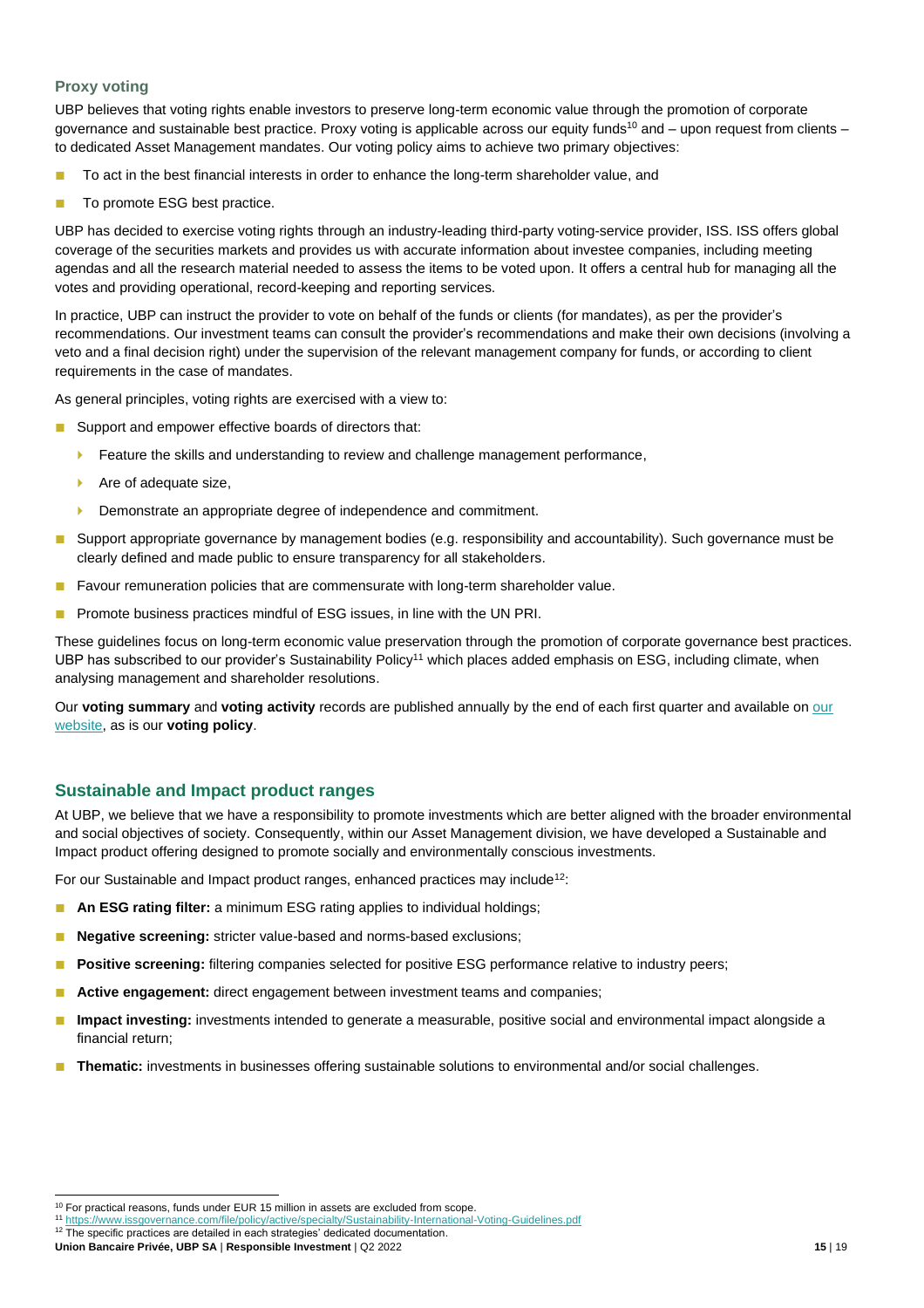#### **Sustainable and Impact minimum requirements**

As part of our desire to help finance higher sustainability standards, and in particular the transition to a lower-carbon economy, we favour companies with better environmental and social practices, and which seek, for instance, to protect biodiversity<sup>13</sup>, sounder water consumption, pollution and waste management, to promote gender equality and diversity, and to reduce their carbon footprints. As examples, products in the Sustainable and Impact range exclude forward contracts on agricultural commodities. They may also aim to limit investments in electricity utilities whose power production (or expansion plans) significantly come from conventional oil & gas or nuclear energy, and which do not show a commitment to the use of renewables. Similarly, products may seek to limit investments in companies involved in conventional oil & gas extraction or civilian firearms. For these, specific thresholds are set at product level.

Last, in our Asset Management Sustainable and Impact product offerings, we are also concerned at sovereign level to limit or ban investments in the most oppressive regimes, those countries with extensive use of the death penalty, and those with poor measures to prevent tax fraud or tax evasion.

## **Impact Platform**

UBP has an **Impact Platform** with an independent Impact Advisory Board and an in-house impact investment process, the IMAP system, which aims to score each company's potential impact according to six themes based on the 17 UN Sustainable Development Goals and to four criteria: Intentionality, Materiality, Additionality and Potential.

To ensure that UBP's approach meets the most stringent impact criteria, the Bank has formalised its governance arrangements in this area by setting up two dedicated entities: the Impact Advisory Board and the Impact Investment Committee.

The **Impact Advisory Board** is chaired by a member of UBP's Board of Directors. Its role is to take thought leadership drawn from external experts in fields outside of investment management and embed it in the Bank's Impact Platform. The Board meets every six months to review the impact case behind companies held in UBP's impact investment solutions. Four independent external sustainability experts are also members of the Impact Advisory Board.

The **Impact Investment Committee** is in charge of developing the Bank's impact investing capabilities, while also incorporating industry best practices. The Committee includes the Head of Impact Investing, the Head of Responsible Investment - Asset Management, the Head of Multi-Management and Fund Research, as well as the members of the Impact Investment team. Relevant impact cases and ESG concerns are discussed, along with research pieces, with a focus on stress testing impact rationales.

More information about **impact investing at UBP** can be found in the [dedicated section](https://www.ubp.com/en/investment-expertise/impact-investing) of our website.

<sup>13</sup> See UBP's Approach to Biodiversity a[t https://www.ubp.com/en/investment-expertise/responsible-investment](https://www.ubp.com/en/investment-expertise/responsible-investment)

**Union Bancaire Privée, UBP SA** | **Responsible Investment** | Q2 2022 **16** | 19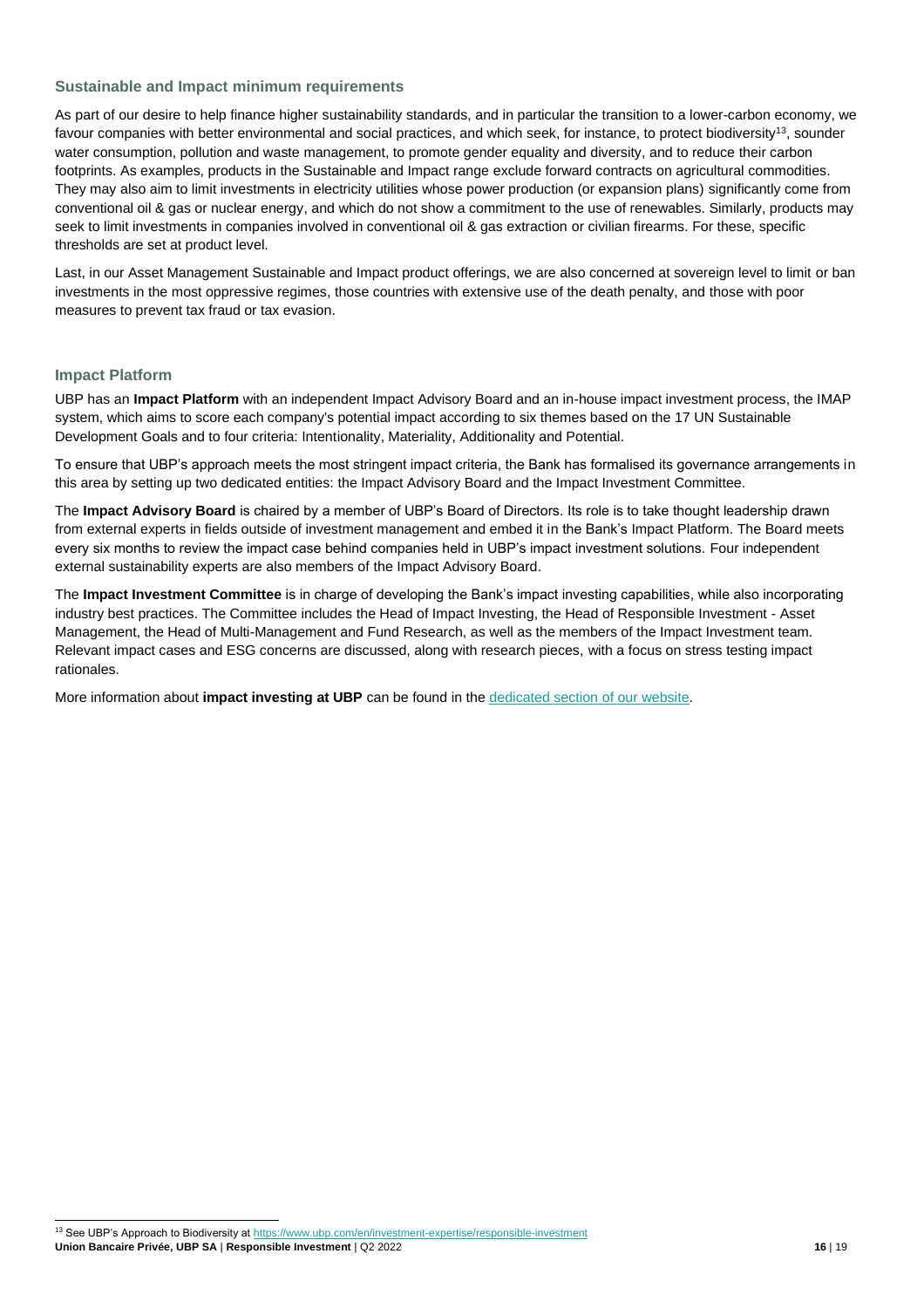# <span id="page-16-0"></span>**Climate risks and opportunities**

Climate-related risks are threats that arise from the transitional or physical effects of climate change that may directly or indirectly impact UBP's financial performance, operations, or reputation. Specifically, UBP recognises that climate change has the potential to severely impact our clients' assets. Therefore, we assess, monitor and manage the effects of climate change on our clients' investments, as well as on our own operations. Climate change, however, will not only manifest itself in the form of risks but may also create new opportunities, such as investing in climate change mitigation technologies.

As part of our alignment with the Paris Agreement's objective to keep global warming well below 2°C above pre-industrial levels, and as a supporter of the Task Force on Climate-Related Financial Disclosures (TCFD)<sup>14</sup>, UBP is committed to integrating its recommendations that are structured around four key areas: Governance, Strategy, Risk Management and Metrics & Targets. Aligned with these recommendations, UBP's approach encapsulates:

- **Governance:** climate-related issues come under the supervision of UBP's Executive Committee and are addressed at RICO and CSR Committee levels.
- **Strategy:**
	- $\blacktriangleright$  Identify climate-related risks and opportunities.
	- Measure UBP's operational carbon footprint and set targets for reductions.
	- Reduce the carbon footprint of investment portfolios and develop a lower-carbon product offering. This is a key for element our funds that are in scope of UBP Asset Management (Europe) S.A.'s commitment to achieve net zero carbon emissions by 2050 or sooner.
- **Risk Management:** climate-related risks and opportunities are identified and assessed by the RICO and UBP's investment teams for our investments, and by the CSRCO for our operations. Climate-related risks are managed by the Risk Committee and the Risk Management department, in accordance with [UBP's Sustainability Risk Framework.](https://www.ubp.com/en/legal-aspects/sustainability-related-disclosures)
- **Metrics & Targets:**
	- UBP measures the carbon footprint of its investments<sup>15</sup> by their **Weighted Average Carbon Intensity (WACI)**, expressed in tons  $CO<sup>2</sup>e/USD$  million sales. The WACI is defined as the market-weighted average of total carbon emissions divided by total revenues. It is calculated by MSCI ESG Research using the latest available carbon emission data or estimates. For now, only Scope 1 and 2 emissions are considered, as Scope 3 data is additive across companies and may result in double counting. The WACI is the most appropriate metric across all asset classes, not only for equities but also for fixed income.
	- UBP also measures the carbon footprint (Scope 1, 2 and 3) of its own operations and has set targets to offset it annually and reduce it over time.

<sup>14</sup> <https://www.fsb-tcfd.org/>

<sup>&</sup>lt;sup>15</sup> All UBP equity and fixed-income funds invested primarily in corporate debt domiciled in France or Luxembourg. UBP aims to gradually measure the carbon footprint of all its products and set reduction targets.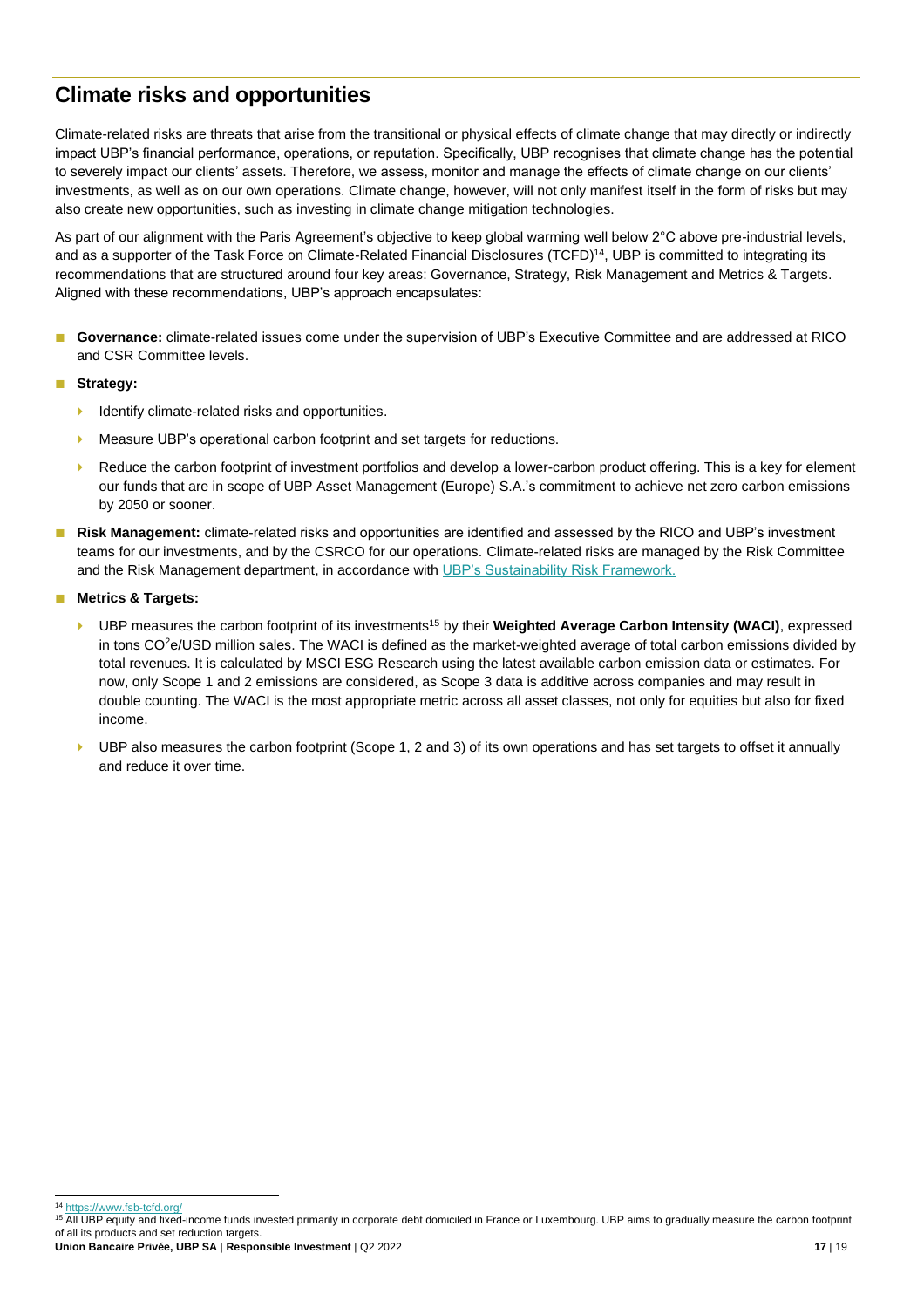# <span id="page-17-0"></span>**Monitoring and reporting**

UBP is committed to being fully transparent on how its Responsible Investment Policy is implemented.

# <span id="page-17-1"></span>**Monitoring**

UBP takes into account sustainability risks and monitors the potential impacts of those risks. As such, UBP has defined a Sustainability Risk Framework availabl[e here.](https://www.ubp.com/en/legal-aspects/sustainability-related-disclosures)

The framework includes UBP's definition of sustainability risk, the governance structure and risk monitoring.

Sustainability risk monitoring is organised around three main themes:

- Specific issuer list: Exclusion and Watch Lists
	- ▶ UBP's Exclusion List is encoded into its Asset Management portfolio management systems ensuring pre-trade checks and is communicated across the different UBP Wealth Management teams. Post-trade checks related to our Exclusion List are also carried out by UBP's internal Group Risk Management team and by the external administrator for UBP funds. Should a breach be detected, the relevant portfolio manager is notified and asked to correct the situation as soon as possible.
	- In addition, Group Risk Management analyses portfolio investments on the Watch List on a quarterly basis and requires justification from each investment team as to why such investments are being held.
- UBP Asset Management portfolio sustainability risk scores: for each portfolio, a sustainability score is calculated and monitored. UBP Wealth Management aims to gradually measure the portfolio sustainability risk scores.
- Carbon emissions:
	- We measure the carbon footprint of our investments by their weighted-average carbon intensity (WACI). See "Climate risks and opportunities" above for more information.
- Key risk indicators (e.g. WACI of the balance sheet and total assets under management on the Watch List) and their respective limits are defined by the ExCo in line with the desired risk appetite level.

# <span id="page-17-2"></span>**Reporting**

The UN **PRI Reporting Framework** is a mandatory requirement for UN PRI signatories and UBP reports on its own progress regarding responsible investment on an annual basis, thereby promoting a more widespread adoption and implementation of the PRI. The main elements of the UN PRI reported information are available on the UN PRI website.

UBP also produces an annual **Sustainability Report**, which is aligned with the Global Reporting Initiative standards and includes the **TCFD** recommendations.

Additionally, UBP publishes an annual **Impact Report**.

As a signatory of the **UK Stewardship Code**, UBP reports annually on our stewardship activities and outcomes for our Asset Management division.

UBP maintains a comprehensive record of its **engagement activity, votes cast** and the **reasons for voting** against management or abstaining. Our key engagements and voting records are published annually o[n our website.](https://www.ubp.com/en/investment-expertise/responsible-investment?csrt=6161852490746709414)

For UBP Asset Management division's products that follow UBP's ESG Integration, Sustainable or Impact approach, factsheets, available to all, and monthly reports, for professional clients, may include, but are not limited to, the **ESG Quality Score** and the **ESG Rating** and **Weighted Average Carbon Footprint**. These reports are at [https://www.ubp.com/en/funds.](https://www.ubp.com/en/funds) In accordance with clients' needs and regulatory requirements, UBP is also able to produce tailored periodic ESG reports.